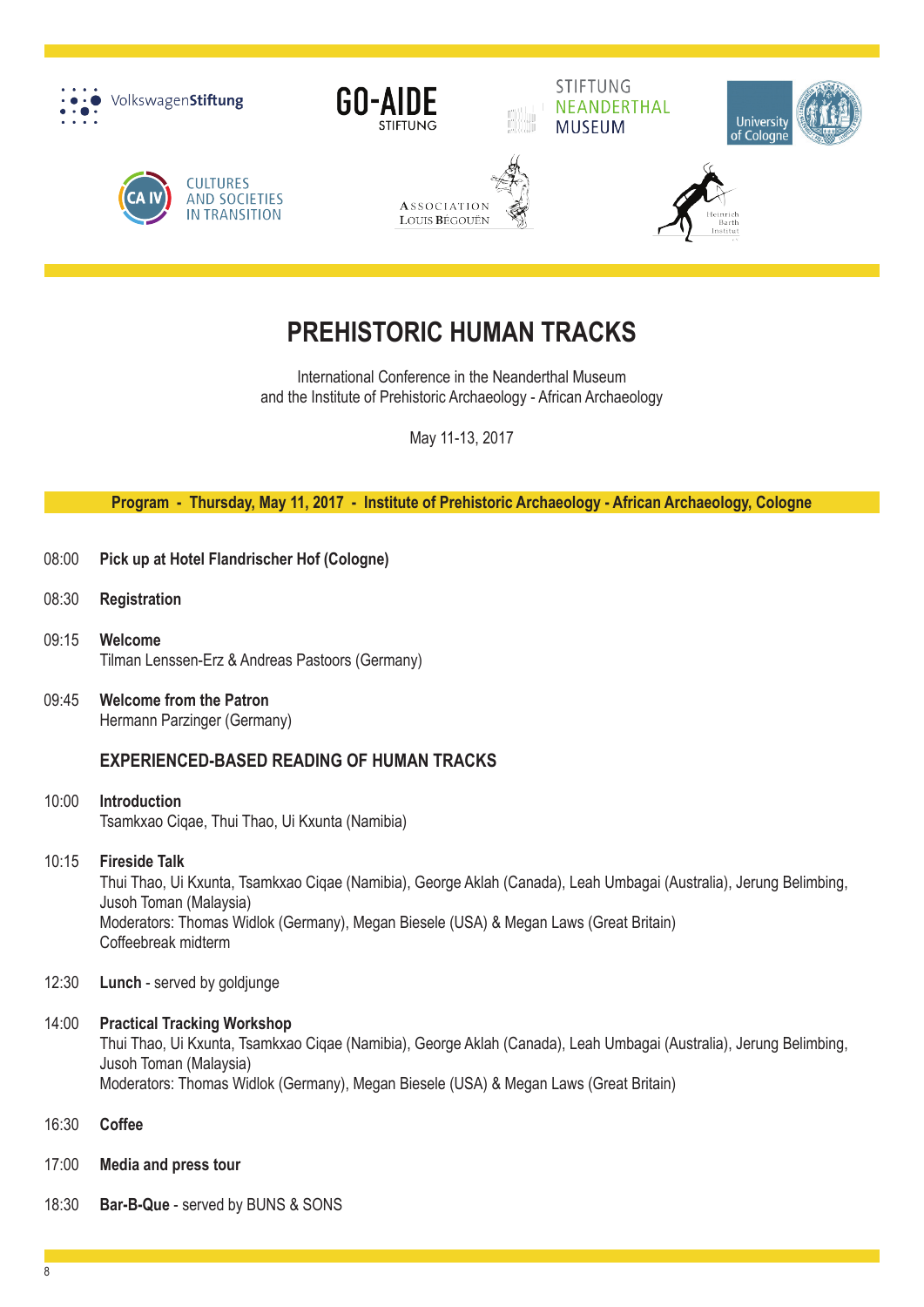#### **Program - Friday, May 12, 2017 - Neanderthal Museum, Mettmann**

- 07.30 **Transport from Hotel Flandrischer Hof (Cologne) to Neanderthal Museum**
- 08.45 **Welcome from the Director** Gerd-Christian Weniger (Germany)

## **Methodological Diversity in the Analysis of Human Tracks**

- 09.00 **Digital Perspectives on Pleistocene Pedal Patterns and Protection** Erik Trinkaus (USA)
- 09:30 **Footprints and Human Evolution: Homeostasis in Foot Function?** Matthew Bennett (Great Britain), Sally C. Reynolds, Marcin Budka
- 10:00 **'Repetition without Repetition': a Comparison of the Laetoli G-1, Ileret, Namibian Holocene and Modern Human Footprints using Pedobarographic Statistical Parametric Mapping** Robin Huw Crompton (Great Britain), Juliet McClymont
- 10:30 **Coffee & group photo**
- 11:30 **Inter-rater Reliability and Polar Bear Tracking Techniques of Inuit Hunters** Pamela Wong (Canada), John Kayasark, George Aklah
- 12:00 **Trackers' Consensual Talk: Precise Data for Archaeology** Megan Biesele (USA)
- 12:30 **The Tracking in Caves Project** Tilman Lenssen-Erz (Germany), Tsamkxao Ciqae, Ui Kxunta, Andreas Pastoors, Thui Thao
- 13:00 **Lunch** served by Arcangelo V. Gallitelli
- 14:30 **Identity, Seasons, Resources and Lalai Tracking our Place and Relationships in Country and Time** Leah Umbagai (Australia), Martin Porr, Kim Doohan
- 15:00 **Tracks in the Forest: Conversations with Batek** Tuck-Po Lye (Malaysia), Jerung Belimbing, Jusoh Toman
- 15:30 **The Art of Tracking and Scientific Reasoning** Louis Liebenberg (South Africa), the late !Nam!kabe Molote, the late !Nate Brahman, Horekhwe (Karoha) Langwane, Quashe (/Uase) Xhukwe, the late Wilson Masia, the late Karel (Vet Piet) Kleinman, Karel Benadie, James Minye, the late /Ui /Ukxa, the late Dabe Dahm, the late /Kun //Xari, /Ui G/aq'o, ≠Oma Daqm, /Ui /Kunta
- 16:00 **Stepping into Britain: Early Human Footprints at Happisburgh, United Kingdom** Nick Ashton (Great Britain)
- 16:30 **Coffee**
- 17.00 **Guided tour Neanderthal Museum & Kleine Feldhofer Grotte**
- 18.30 **Transport from Neanderthal Museum to Hotel Flandrischer Hof**
- 20.00 **Dinner** Brauhaus Pütz, Engelbertstraße 67, Cologne (invitation to all speakers)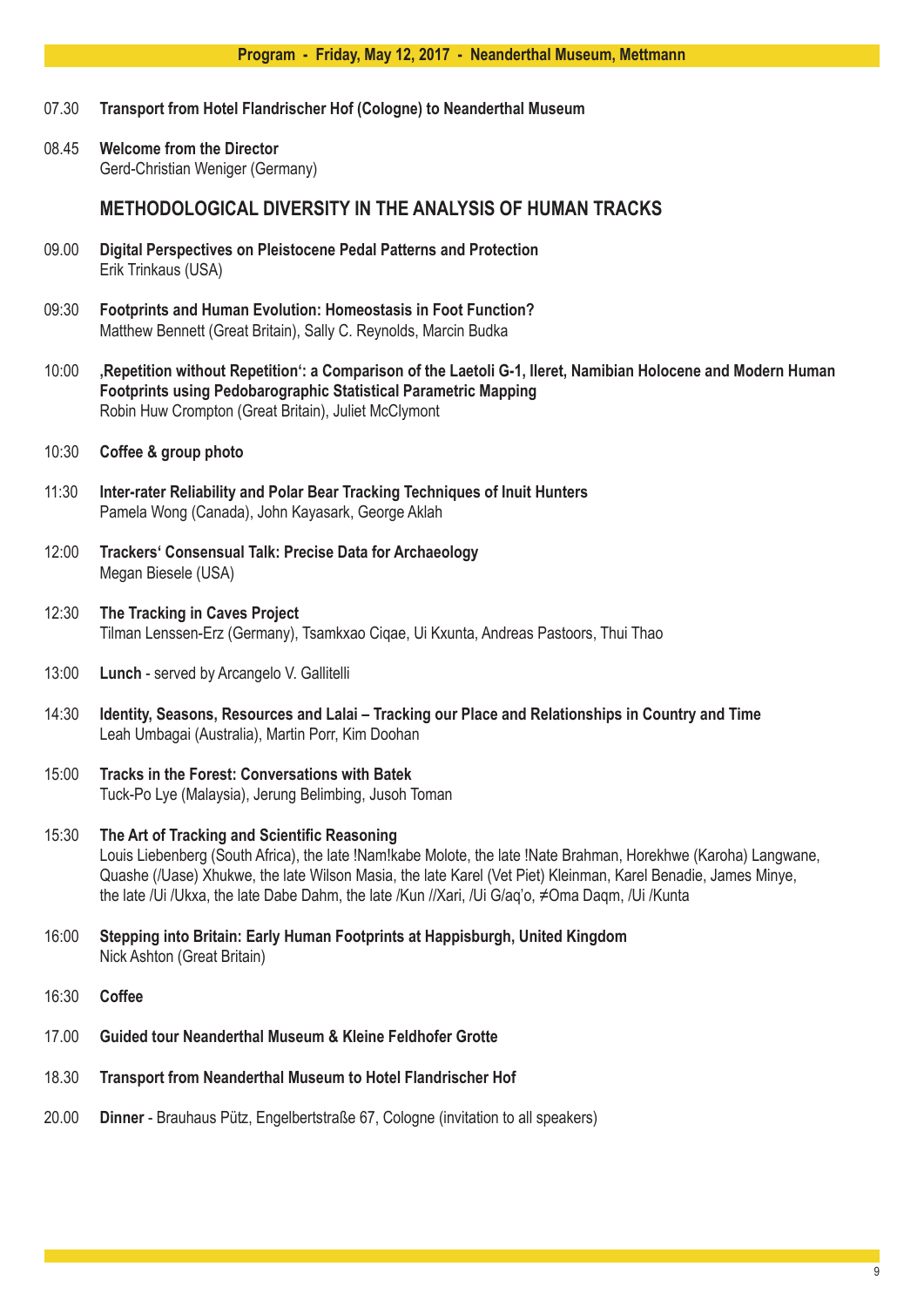07.30 **Transport from Hotel Flandrischer Hof (Cologne) to Neanderthal Museum**

# **Case Studies from around the Globe of Prehistoric Human Tracks**

- 09.00 **Australian Footprints in an Ice Age** Steve Webb (Australia)
- 09.30 **New Hominin Footprints Frozen in the Pliocene Ashes of Laetoli, Tanzania** Marco Cherin (Italy), Angelo Barili, Giovanni Boschian, Elgidius B. Ichumbaki, Dawid A. Iurino, Giorgio Manzi, Fidelis T. Masao, Sofia Menconero, Jacopo Moggi-Cecchi
- 10:00 **Interpretation of Footprints from Site S Confirms Human-like Bipedal Biomechanics in Laetoli Hominins** David Raichlen (USA), Adam D. Gordon
- 10:30 **Middle and Late Pleistocene Human Tracks in South African Aeolianites: Langebaan Lagoon and Nahoon** Graham Avery (South Africa)
- 11:00 **Coffee**
- 11:30 **Monte Hermoso I site (Buenos Aires Province, Argentina)** Cristina Bayón (Argentina), Gustavo Politis
- 12:00 **Ancient Human Tracks found Beneath an Active Beach on the Central Pacific Coast of Canada** Duncin McLaren (Canada), Daryl Fedje, Angela Dyck
- 12:30 **The Footprints of a Prehistoric Coastal Community: Life in the Holocene Salt-marshes that once Existed at Formby Point, Sefton Coast, Lancashire, England** Alison Burns (Great Britain)
- 13:00 **Lunch** served by Arcangelo V. Gallitelli
- 14:30 **In the Footprints of a Neolithic Fisherman** Terje Stafseth (Denmark)
- 15:00 **Hominin Footprints from the Late Pleistocene site of Rozel (Manche, France)** Jérémy Duveau (France), Dominique Cliquet, Patrick Auguste, Gilles Berillon, Gilles Laisné, Norbert Mercier, Noémie Sévêque, Christine Verna, Brigitte Van-Vliet-Lanoë
- 15:30 **Inventory and Study of Human and Non-human Tracks of Cussac Cave (Le Buisson-de-Cadouin, Dordogne, France)** Lysianna Ledoux (France), Nathalie Fourment, Gilles Berillon, Jacques Jaubert
- 16:00 **Coffee**
- 16:30 **Experience-based Reading and first Morphometric Analysis of Pleistocene Human Footprints in Pech-Merle (France)** Karin Kulhanek (Germany), Andreas Pastoors, Tilman Lenssen-Erz, Tsamkxao Ciqae, Ui Kxunta, Thui Thao
- 17:00 **Human Tracks in Tuc d'Audoubert (France) and their Exemplary Experience-based Reading** Andreas Pastoors (Germany), Robert Bégouën, Tilman Lenssen-Erz, Tsamkxao Ciqae, Ui Kxunta, Thui Thao
- 17:30 **Détermination, à partir des empreintes de pas et des vestiges d'éclairages, d'une exploration spéléologique préhistorique dans la grotte d'Aldène à Cesseras (Hérault, France)** Philippe Galant (France), Paul Ambert (†), Albert Colomer Presentation in French with slides in English